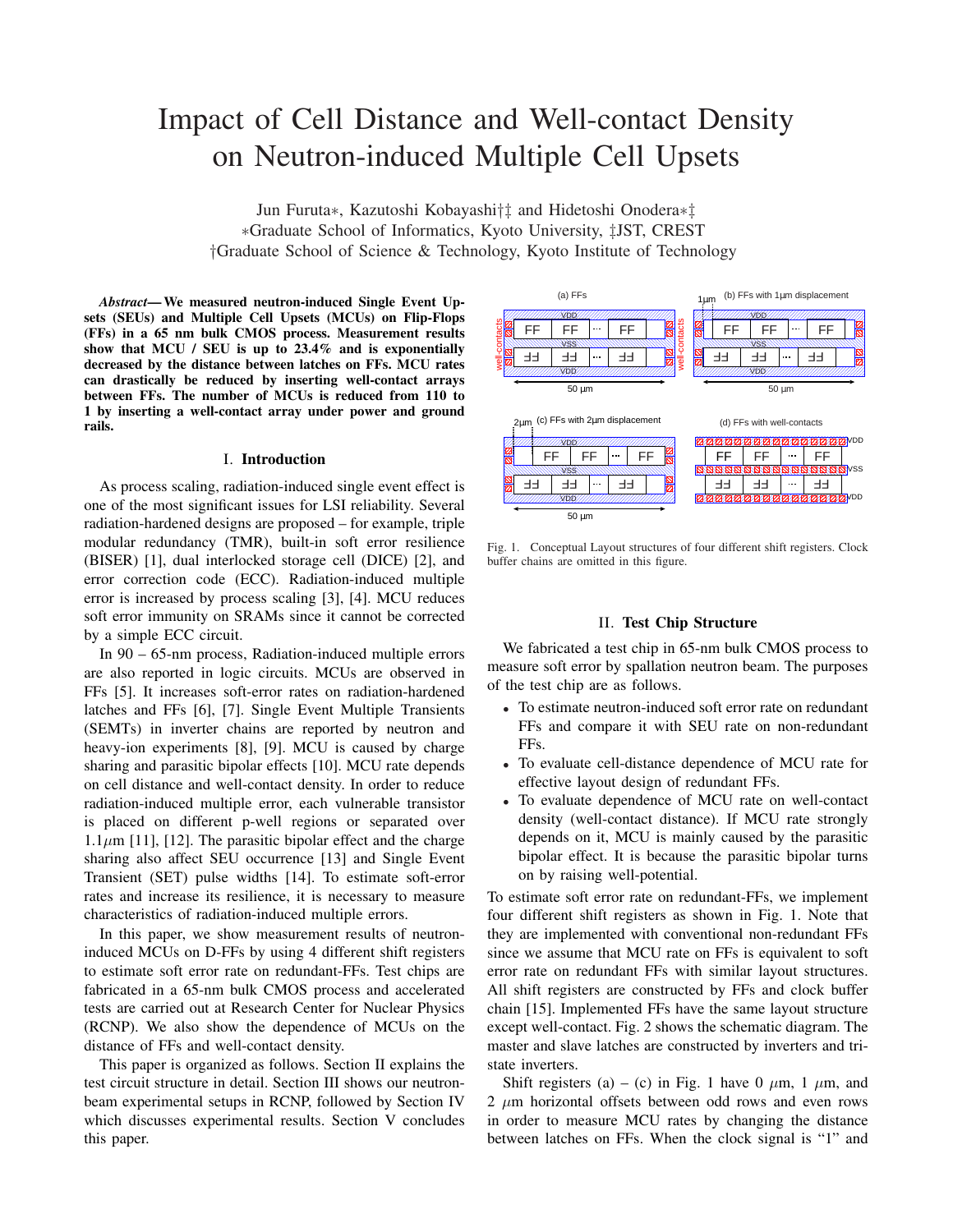

Fig. 2. Schematic diagram of implemented FFs. The values of this figure show normalizing drive strengths.



Fig. 3. Distance between master or salve latches on shift register  $(a) - (c)$ in Fig. 1.

master latches are in the hold state, we obtain 6 kinds of MCUs simultaneously from observed MCU patterns as shown in Fig 3. In addition, shift registers have different distance between slave latches and between master latches as shown in upper left of Fig. 3. We obtain 12 kinds of MCUs with  $0.5 - 4.6 \mu m$  by changing clock signal and we can measure distance-dependence of MCUs by using 3 simple shift registers.

Shift registers  $(a) - (c)$  have isolated well-contacts which are inserted every 50  $\mu$ m. In contrast, the shift register of Fig. 1 (d) has well-contact arrays under its power and ground rails, which has 60x higher well-contact density than the other shift registers  $(a) - (c)$ . Therefore, we obtain dependence of MCU rate on well-contact density by comparing MCU rates between the shift registers (a) and (d) which have same cell-distance.

## III. Experimental Setup

Fig. 4 shows a test chip micrograph fabricated in a 65-nm bulk CMOS process. It has twin-well structure and its supply voltage is 1.2 V. Each shift register includes 10k FFs. The total area of four shift registers is  $0.5 \times 0.8$  mm<sup>2</sup> on a 2  $\times$  $4 \text{ mm}^2$  die.

Accelerated tests were carried out by spallation neutron irradiation at RCNP [16]. Fig. 5 shows the neutron beam



Fig. 4. Chip micrograph with floorplan.



Fig. 5. Neutron spectrum at RCNP.

spectrum compared with the terrestrial neutron spectrum at the ground level of Tokyo. The average acceleration factor is  $3.8 \times 10^8$ . In order to increase error counts, we measured 28 chips at the same time using stacked DUT boards. An engineering LSI tester is used to control DUTs and collect shifted error data.

During irradiation, all stored values of the shift registers were initialized to "ALL0" or "ALL1". Clock signal is fixed to "1" or "0" to keep master latches or slave latches on FFs in the hold state. All stored values are retrieved every 5 minutes. Expected value of SEU on FFs is less than 3 [SEU / chip / 5 min]. Each chip has 40k FFs and adjacent FFs are rarely flipped by 2 different SEUs. Therefore, when adjacent FFs are flipped, we expect that these flips are caused by MCUs.

TABLE I

THE NUMBER OF SELLS AND MCUS BY NEUTRON IRRADIATION WHEN STORED VALUE IS "ALL0" AND CLOCK SIGNAL IS "1" (MASTER

LATCHES ARE IN HOLD STATE).

| <b>Shift</b>             | Min. cell    | $#$ of     | $#$ of     | <b>MCU/SEU</b>     |
|--------------------------|--------------|------------|------------|--------------------|
| Register                 | distance     | <b>SEU</b> | <b>MCU</b> | $\lceil \% \rceil$ |
| $(a)$ FFs                | $0.66 \mu m$ | 617        | 110        | 17.8               |
| (b) FFs w/ 1 $\mu$ m     | $0.5 \mu m$  | 631        | 148        | 23.4               |
| (c) FFs w/ 2 $\mu$ m     | $1.3 \mu m$  | 654        | 91         | 13.9               |
| (d) FFs w/ well-contacts | $0.66 \mu m$ | 498        |            | 0.2                |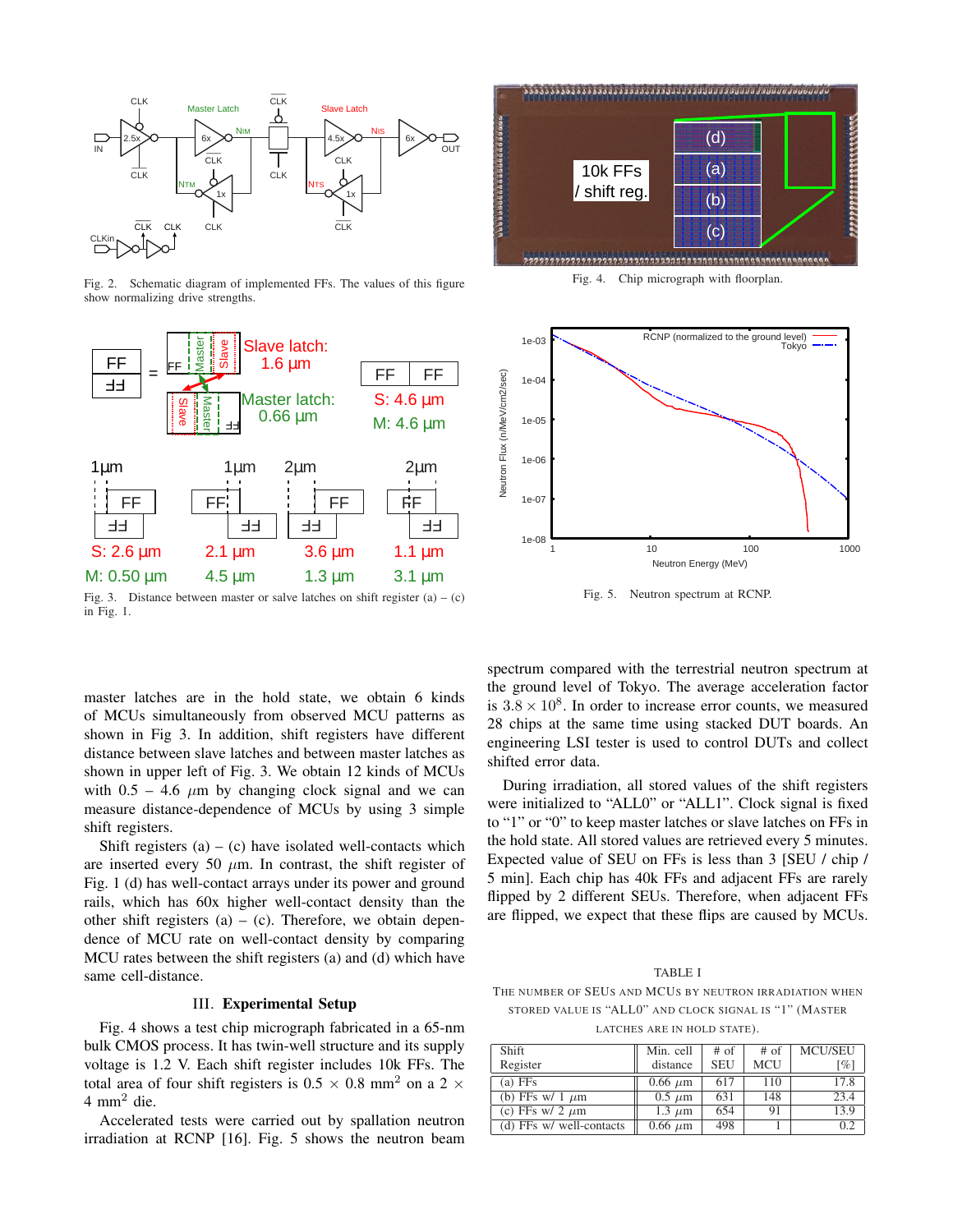#### TABLE II

THE NUMBER OF SEU AND MCU RATES BY NEUTRON IRRADIATION WHEN STORED VALUE IS "ALL0" AND CLOCK SIGNAL IS "0" (SLAVE LATCHES ARE IN HOLD STATE).

| Stored                | Shift    | SEU rate   | MCU rate        |
|-----------------------|----------|------------|-----------------|
|                       |          |            |                 |
| values                | Register | [n/Mbit/h] | [n/Mbit/h]      |
| ALL0                  | (a)      | 60         |                 |
| $(N_{\text{TS}} = 0)$ | (b)      | 78         |                 |
|                       | (c)      | 79         |                 |
|                       | (d)      | 91         |                 |
| AIJ.1                 | (a)      | 254        | 15              |
| $(N_{\text{TS}} = 1)$ | (b)      | 283        | $\overline{10}$ |
|                       | (c)      | 259        | 33              |
|                       |          | 165        |                 |

# IV. Experimental Results

Table I shows the number of SEUs and MCUs of the shift registers as shown in Fig. 1 when stored value is "ALL0" and clock signal is "1" (Master latches are in the hold state). Note that the number of SEUs includes that of MCUs. The MCU / SEU is up to 23.4% which is close to that on 65 nm SRAM cells [17]. These results clearly show that softerror resilience of redundant FFs flipped by MCUs is only 4 times higher than non-redundant FFs. In contrast, the shift register (d) has a very low MCU rate and only one MCU is observed on it. The number of MCUs is reduced from 110 to 1 by inserting well-contact arrays under supply and ground rails of FFs. Therefore, we can improve soft-error resilience of the redundant FFs without delay overhead by inserting well-contacts between their latches. It also shows that in the fabricated technology, almost all MCUs are caused by the parasitic bipolar effect since it is caused by well-potential perturbation [10]. In the shift register (a) – (c), we observe more than 3-bit MCUs as shown in Fig. 6. We assume that 5 to 8-bit MCUs are caused by successive hits by one ion [5] since they spread in line.

Table II shows SEU and MCU rates on shift register (a) and (d) when clock signal is "0" (Slave latches are in the hold state). All shift registers have higher SEU rates when stored values are "ALL1" and output node of tri-state inverter in the slave latch  $(N_{TS})$  in Fig. 2 is "1". The tri-state inverters have smaller critical charge than the inverters since the tri-state inverters have weaker drive strength. Therefore, this result suggests that nMOS transistors are weak to SEUs since  $N_{\text{TS}}$ is flipped to "0" when a particle hits on nMOS transistor. In the fabricated structure, no MCU is observed at  $N_{\rm TS}$  $= 0$  as shown in Table II and 96% of MCUs are caused on FFs whose p-bulk are shared, which is consistent with the results of ref. [11]. This result shows that almost all MCUs are induced when a particle hits on nMOS transistors constructing the tri-state inverter.

Compared with SEU rates on shift registers, shift register (d) has highest SEU rate at  $N_{TS} = 0$ , but it has the lowest at  $N_{\text{TS}} = 1$ . We assume that it is caused by the parasitic bipolar effect [13].

- 1) A neutron hits on inverter in FF at  $N_{\text{TS}} = 0$ .
- 2)  $N_{IS}$  turns to "0" by generated electrons and p-well



Fig. 6. MCU patterns with more than 3 bits flipped.

potential elevates by generated holes.

- 3) When there are a lot of generated holes,  $N_{TS}$  does not turn to "1" since the parasitic bipolar transistors of nMOS transistors turn on by p-well potential perturbation.
- 4) After p-well potential returns to 0 V,  $N_{TS}$  and  $N_{IS}$  rise to "1" simultaneously.
- 5) As a result,  $N_{IS}$  return to "1" and  $N_{TS}$  keeps "0" since the inverter has about 4 times bigger drive strength as shown in Fig. 2 and its output, N<sub>IS</sub> rises to "1" more quickly than  $N_{\text{TS}}$ .

Therefore, the parasitic bipolar effect prevents FFs in (a) – (c) from being flipped at  $N_{\text{TS}} = 0$ .

Fig. 7 shows the distance-dependence of MCU / SEU on FFs which is obtained from the shift registers  $(a) - (c)$ . The MCU / SEU (y-axis) is calculated from measurement results at  $N_{\text{TM}} = 1$  or at  $N_{\text{TS}} = 1$ . The MCU / SEU is exponentially decreased according to  $d^{1.67}$  ( $d$  is the distance between two latches) and fitting line shows that it can be 100% when  $d \leq 0.3$   $\mu$ m. As shown in Fig. 2, master and slave latches in the FF have different structure. However, measurement results of MCU / SEU are distributed on the same straight line. Therefore, the MCU / SEU does not depend on the drive strength and load capacitance. To achieve 100x higher soft-error resilience in redundant FFs than in non-redundant FF, we must implement redundant FFs whose latches are separated by 4  $\mu$ m from each other. It consumes huge area or complicated design procedures and these drawbacks can not be reduced by the process scaling.

In the fabricated technology, we suggest the placement of redundant FFs as follows and in Fig. 8 for effective soft-error resilience.

- 1) Inserting well-contacts between their FFs (Fig. 8 (a)).
- 2) Implementing each FF on different p-well region (Fig. 8 (b)).
- 3) Implementing p-well-sharing FFs in a horizontal line for separating their FFs by 4  $\mu$ m from each other (Fig. 8 (c) and (d)).